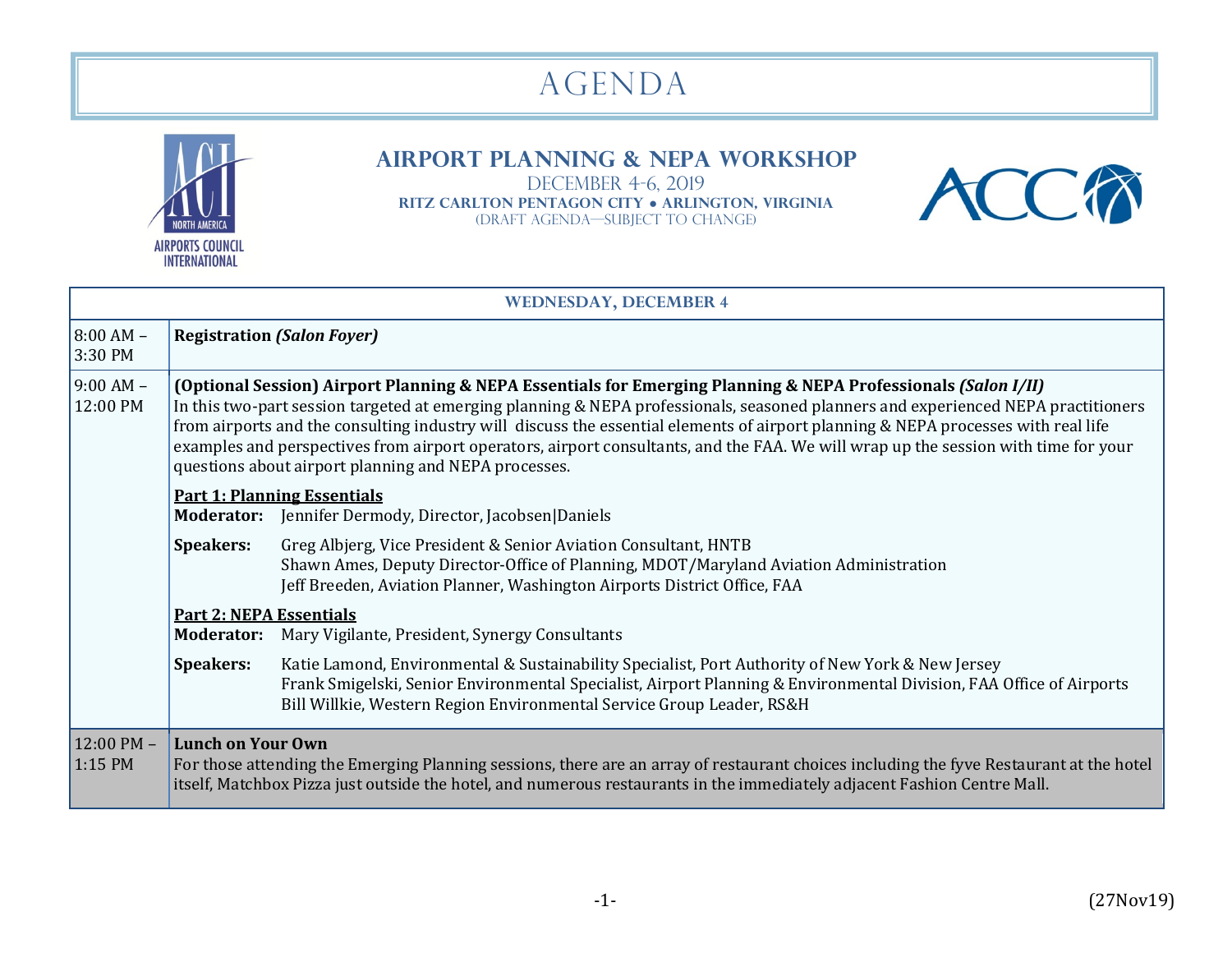| $1:15$ PM $-$<br>1:45 PM | <b>Welcome and Workshop Overview (Salon I/II)</b><br>Welcome to the Washington DC region for two days of discussion about how to conduct both your airport planning efforts and NEPA<br>environmental reviews better! We'll review the major themes for the Planning & NEPA Workshop in this opening session and<br>introduce you to our case study airport, which we'll be focusing on throughout the event.<br><b>Co-Moderators</b><br>Kane Carpenter, Environmental Services Manager, City of Austin Department of Aviation<br>Jennifer Wolchansky, Project Manager, Mead & Hunt                                                                                                                                                       |
|--------------------------|-------------------------------------------------------------------------------------------------------------------------------------------------------------------------------------------------------------------------------------------------------------------------------------------------------------------------------------------------------------------------------------------------------------------------------------------------------------------------------------------------------------------------------------------------------------------------------------------------------------------------------------------------------------------------------------------------------------------------------------------|
|                          | Joan Zatopek, Aviation Planning & Development Manager, Oakland International Airport                                                                                                                                                                                                                                                                                                                                                                                                                                                                                                                                                                                                                                                      |
| 1:45 PM -<br>2:45 PM     | Know Where You're Going: Incorporating NEPA Considerations into the Planning Process (Salon I/II)<br>Since 2009, a core focus of the ACI-NA/ACC Planning & NEPA workshop has been aligning planning and environmental review<br>processes to maximize the chances of successful planning outcomes—timely NEPA approvals of proposed development plans. This<br>session introduces the concepts and techniques that are essential to this goal including early evaluation of environmental impact<br>categories that can be show stoppers for a project, developing planning objectives with an eye toward NEPA purpose and need,<br>preparing defensible alternatives analyses, and avoiding NEPA "surprises" through effective planning. |
|                          | <b>Moderator</b><br>Brad Rolf, Business Unit Leader, Aviation Services, Mead & Hunt                                                                                                                                                                                                                                                                                                                                                                                                                                                                                                                                                                                                                                                       |
|                          | <b>Speakers</b><br>Rob Adams, Vice President, Landrum & Brown<br>Kent Duffy, National Resource Expert for Airport/Airspace Capacity, FAA Office of Airports<br>Steve Rybolt, Environmental Program Manager, Port of Seattle                                                                                                                                                                                                                                                                                                                                                                                                                                                                                                               |
| $2:45$ PM $-$<br>3:15 PM | <b>Afternoon Break (Salon Foyer)</b>                                                                                                                                                                                                                                                                                                                                                                                                                                                                                                                                                                                                                                                                                                      |
| 3:15 PM -<br>4:15 PM     | Staying On-track with the Planning & NEPA Process (Salon I/II)<br>Building from topics introduced in the prior session, this discussion will focus on techniques to manage the often-challenging<br>transition from planning to NEPA. Starting from the final stages of the planning process—including airport layout plan development—<br>we'll discuss the options available for moving proposed development through NEPA processes, strategic decisions you can make<br>during the planning/NEPA transition to expedite these processes, and ways to align development program needs to the time and effort<br>needed for NEPA reviews.                                                                                                |
|                          | <b>Moderator</b><br>Katie van Heuven, Partner, KKR                                                                                                                                                                                                                                                                                                                                                                                                                                                                                                                                                                                                                                                                                        |
|                          | <b>Speakers</b><br>David Full, Vice President-Aviation, RS&H<br>Mike Hines, Manager, Planning & Environmental Division, FAA Office of Airports<br>Gail Orendorff, Manager-Environmental Law Branch, FAA Office of Chief Counsel                                                                                                                                                                                                                                                                                                                                                                                                                                                                                                           |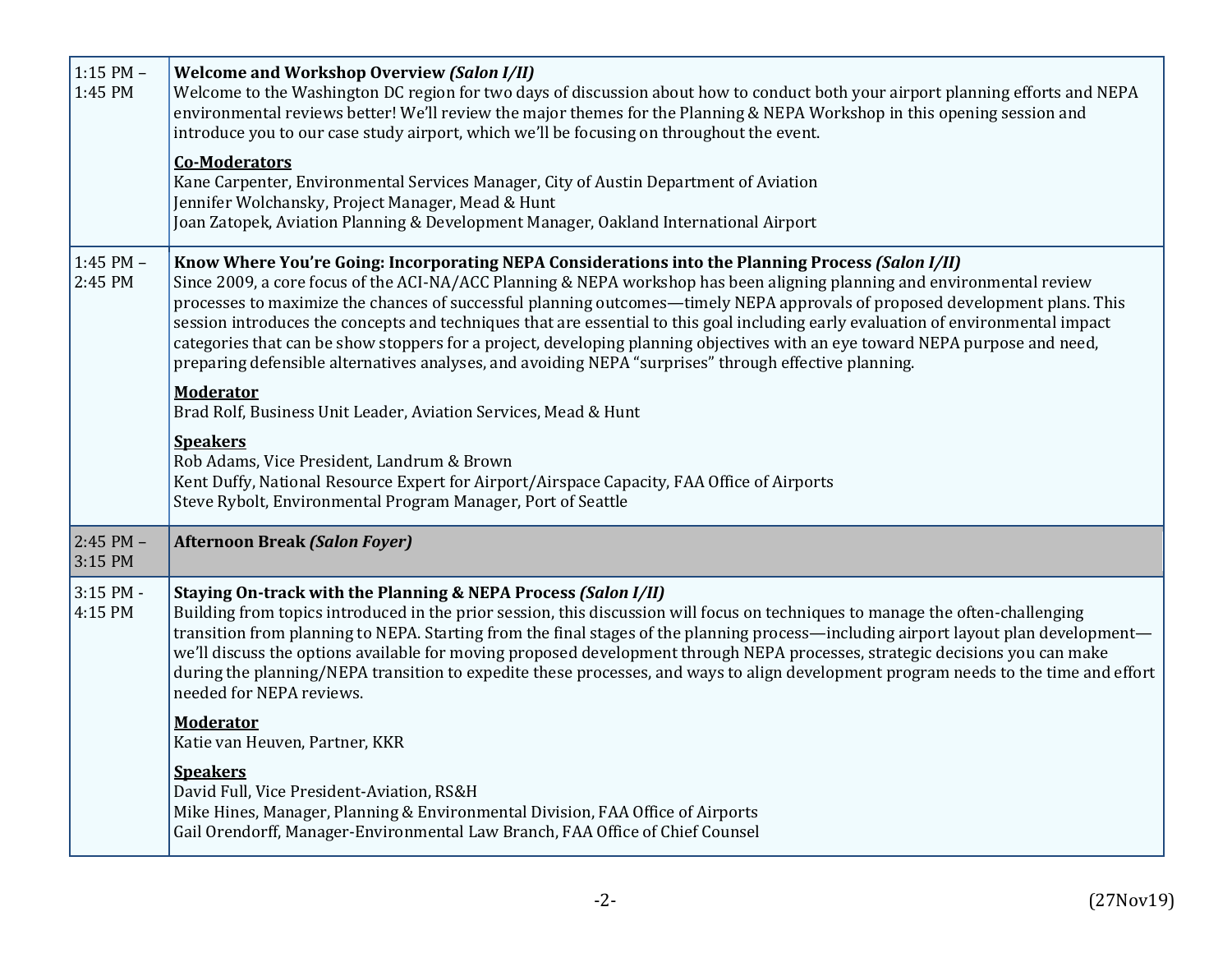| 4:15 PM -<br>5:30 PM           | Planning at the Speed of Today's Industry (Salon I/II)<br>Over the past decade, there have been significant changes in the way the U.S. airport industry implements airport infrastructure<br>projects. What was once a straightforward and linear process starting with planning, moving to NEPA approval, then to design, and<br>finally to contracting and construction has been replaced by more sophisticated project delivery processes such as design-build (DB),<br>construction management at risk (CM@R), or integrated project delivery. Simultaneously, U.S. airports have seen increased use of<br>alternative project developer arrangements that involve public-private partnerships and/or third-party developers. Both<br>developments have important implications for planning and NEPA processes--requiring them to be more nimble, responsive, and<br>inclusive. In this session, we'll examine these implications and how planning and NEPA reviews need to evolve to address them. |  |
|--------------------------------|----------------------------------------------------------------------------------------------------------------------------------------------------------------------------------------------------------------------------------------------------------------------------------------------------------------------------------------------------------------------------------------------------------------------------------------------------------------------------------------------------------------------------------------------------------------------------------------------------------------------------------------------------------------------------------------------------------------------------------------------------------------------------------------------------------------------------------------------------------------------------------------------------------------------------------------------------------------------------------------------------------|--|
|                                | <b>Moderator</b><br>Kelly Moulton, Managing Planner, C&S Companies                                                                                                                                                                                                                                                                                                                                                                                                                                                                                                                                                                                                                                                                                                                                                                                                                                                                                                                                       |  |
|                                | <b>Facilitators</b><br>Kane Carpenter, Environmental Services Manager, City of Austin Department of Aviation<br>Roger Johnson, Airport Program Executive, Jacobs<br>Joan Zatopek, Aviation Planning & Development Manager, Oakland International Airport                                                                                                                                                                                                                                                                                                                                                                                                                                                                                                                                                                                                                                                                                                                                                 |  |
| $6:00 \text{ PM} -$<br>7:00 PM | Welcome Reception at the Ritz-Carlton (Ambassador Room-1st Floor)                                                                                                                                                                                                                                                                                                                                                                                                                                                                                                                                                                                                                                                                                                                                                                                                                                                                                                                                        |  |
|                                | <b>THURSDAY, DECEMBER 5</b>                                                                                                                                                                                                                                                                                                                                                                                                                                                                                                                                                                                                                                                                                                                                                                                                                                                                                                                                                                              |  |
| $8:00 AM -$<br>3:00 PM         | <b>Registration (Salon Foyer)</b>                                                                                                                                                                                                                                                                                                                                                                                                                                                                                                                                                                                                                                                                                                                                                                                                                                                                                                                                                                        |  |
| $8:00 AM -$<br>8:30 AM         | <b>Continental Breakfast (Salon Foyer)</b>                                                                                                                                                                                                                                                                                                                                                                                                                                                                                                                                                                                                                                                                                                                                                                                                                                                                                                                                                               |  |
| $9:00 AM -$<br>10:15 AM        | <b>Interactive Airport Planning Exercise (Salon I/II)</b><br>The second day of the Workshop will start with you and your involvement in an interactive airport planning exercise pulled from real<br>world experiences. Working in teams, that will include seasoned professionals, you'll be asked to develop an initial planning scope,<br>assessment of critical planning issues, and potential planning pitfalls for a major U.S. airport. Come to plan!                                                                                                                                                                                                                                                                                                                                                                                                                                                                                                                                             |  |
|                                | <b>Facilitators</b><br>Michelle Brantley, Director of Planning, Ontario International Airport<br>David Full, Vice President-Aviation, RS&H<br>Chris Oswald, Senior Vice President-Safety & Regulatory Affairs, ACI-NA                                                                                                                                                                                                                                                                                                                                                                                                                                                                                                                                                                                                                                                                                                                                                                                    |  |
| $10:15AM -$<br>10:30 AM        | <b>Morning Break (Salon Foyer)</b>                                                                                                                                                                                                                                                                                                                                                                                                                                                                                                                                                                                                                                                                                                                                                                                                                                                                                                                                                                       |  |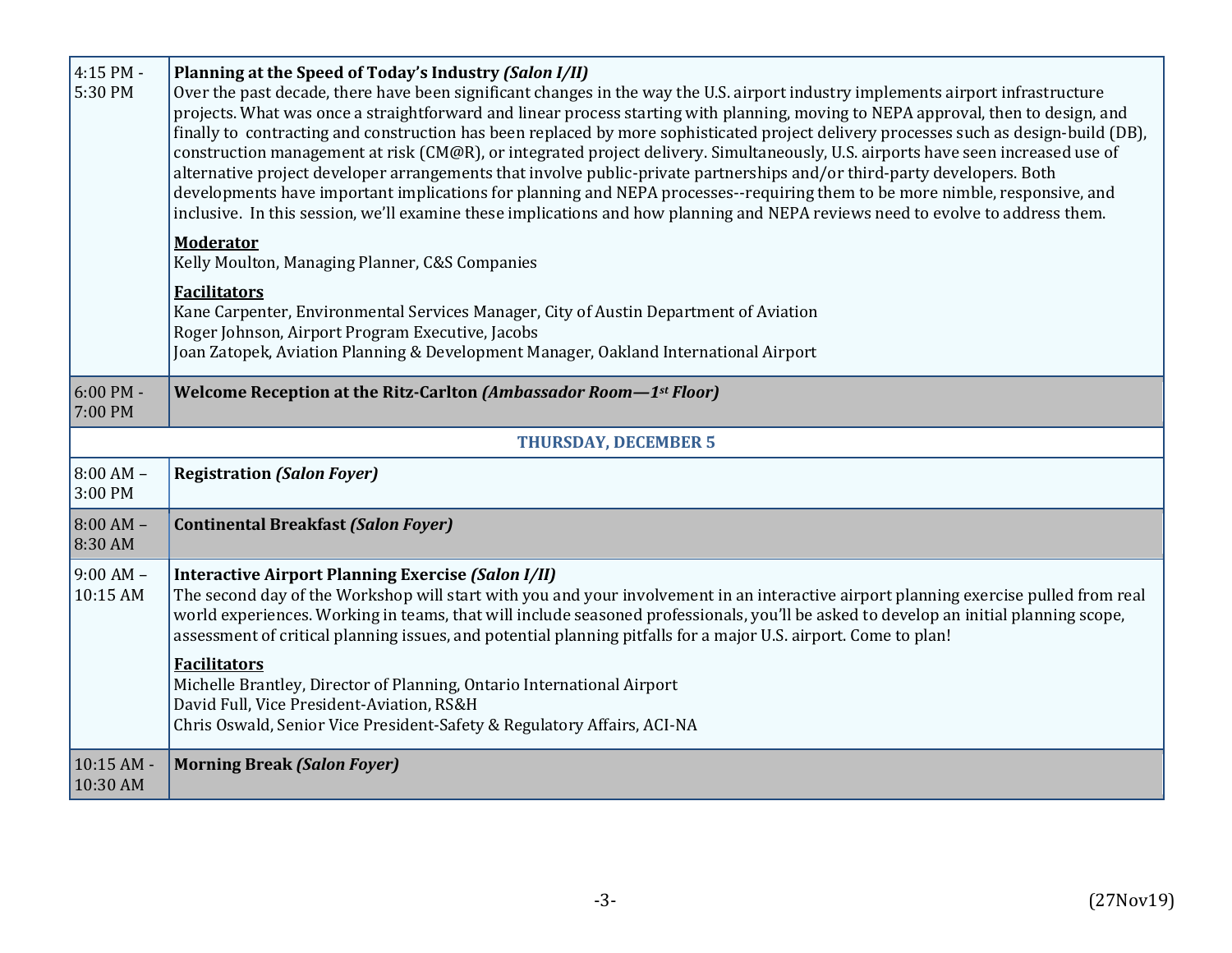| $10:30$ AM $-$<br>12:00 PM        | <b>FAA Update (Salon I/II)</b><br>Whether driven by statute, regulatory requirements, or advisory guidance, the FAA's role in U.S. airport planning and NEPA review<br>processes is substantial. In this interactive discussion, you'll have the opportunity to engage FAA subject matter experts regarding<br>(1) how they participate in airport planning and NEPA efforts, (2) recent and upcoming changes in key FAA planning & NEPA guidance,<br>and (3) how far-reaching federal initiatives such as the "One Federal Decision" framework are affecting airports.<br><b>Moderator</b>                                                                                                                                   |                                                                                                                                                                                                                                                                                                                                                                                                                                                                                                                                                                                                                                                                                                                           |  |  |
|-----------------------------------|-------------------------------------------------------------------------------------------------------------------------------------------------------------------------------------------------------------------------------------------------------------------------------------------------------------------------------------------------------------------------------------------------------------------------------------------------------------------------------------------------------------------------------------------------------------------------------------------------------------------------------------------------------------------------------------------------------------------------------|---------------------------------------------------------------------------------------------------------------------------------------------------------------------------------------------------------------------------------------------------------------------------------------------------------------------------------------------------------------------------------------------------------------------------------------------------------------------------------------------------------------------------------------------------------------------------------------------------------------------------------------------------------------------------------------------------------------------------|--|--|
|                                   | Greg Albjerg, Vice President & Senior Aviation Consultant, HNTB                                                                                                                                                                                                                                                                                                                                                                                                                                                                                                                                                                                                                                                               |                                                                                                                                                                                                                                                                                                                                                                                                                                                                                                                                                                                                                                                                                                                           |  |  |
|                                   | <b>Speakers</b><br>Katherine Andrus, Manager, Environmental Policy & Operations Division, FAA Office of Environment & Energy<br>Steve Debban, National Resource Expert for Airport Design, FAA Office of Airports<br>Mike Hines, Manager, Planning & Environmental Division, FAA Office of Airports                                                                                                                                                                                                                                                                                                                                                                                                                           |                                                                                                                                                                                                                                                                                                                                                                                                                                                                                                                                                                                                                                                                                                                           |  |  |
| $12:00 \text{ PM} -$<br>$1:15$ PM | Lunch (Diplomat Room-First Floor)                                                                                                                                                                                                                                                                                                                                                                                                                                                                                                                                                                                                                                                                                             |                                                                                                                                                                                                                                                                                                                                                                                                                                                                                                                                                                                                                                                                                                                           |  |  |
| $1:15$ PM $-$<br>2:30 PM          | <b>Planning Breakout Session: Planning for Goldilocks</b><br>(Ambassador Room-1st Floor)<br>Join us for an in-depth discussion on how to create a plan "that<br>fits just right." We will explore how to plan considering key<br>"uncertainties" that exist in today's airport planning<br>environment (e.g. climate resiliency, rapidly-evolving<br>development demands). We will also examine proactive<br>techniques to address these uncertainties and provide for<br>flexibility in decision-making in planning processes to reach<br>Goldilocks.<br><b>Co-Facilitators</b><br>Joan Zatopek, Aviation Planning & Development Manager,<br>Oakland International Airport<br>Kelly Moulton, Managing Planner, C&S Companies | <b>NEPA Breakout Session: Special Purpose Laws (Salon I/II)</b><br>Although for most airport projects, FAA is the lead federal agency<br>responsible for coordinating NEPA efforts, a variety of other federal<br>agencies have jurisdiction of certain categories of environmental<br>impacts through an array of special purpose laws. This session will<br>focus on how to deal with these agencies and these laws.<br><b>Moderator</b><br>Katie Lamond, Environmental and Sustainability Specialist,<br>Port Authority of New York & New Jersey<br><b>Speakers</b><br>Gail Orendorff, Manager-Environmental Law Branch, FAA Office of<br><b>Chief Counsel</b><br>Mary Vigilante, President, Synergy Consultants, Inc. |  |  |
| $2:30$ PM –<br>3:00 PM            | <b>Afternoon Break (Salon Foyer)</b>                                                                                                                                                                                                                                                                                                                                                                                                                                                                                                                                                                                                                                                                                          |                                                                                                                                                                                                                                                                                                                                                                                                                                                                                                                                                                                                                                                                                                                           |  |  |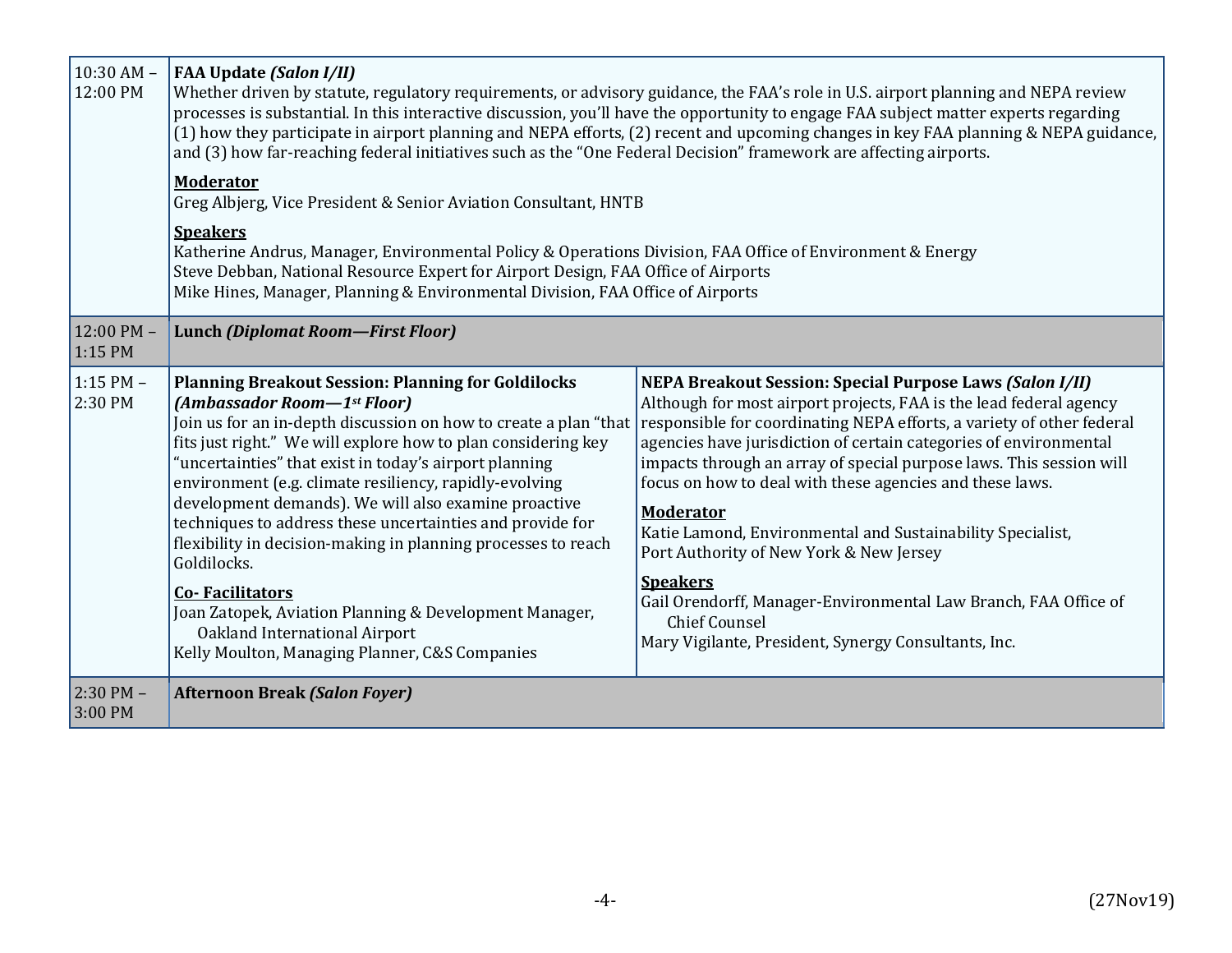| 3:00 PM -<br>4:15 PM     | Airports & Global Climate Change—A Critical Planning & NEPA Challenge (Salon I/II)<br>Climate change is the defining issue of our time. How we can best prepare to plan for and protect our airports? This session will<br>include discussions on planning for climate risk, incorporating climate considerations in NEPA, and FAA perspectives and future<br>direction.                                                                                                                                                                                                                                                             |  |  |
|--------------------------|--------------------------------------------------------------------------------------------------------------------------------------------------------------------------------------------------------------------------------------------------------------------------------------------------------------------------------------------------------------------------------------------------------------------------------------------------------------------------------------------------------------------------------------------------------------------------------------------------------------------------------------|--|--|
|                          | <b>Moderator/Speaker</b><br>Jennifer Wolchansky, Project Manager, Mead & Hunt                                                                                                                                                                                                                                                                                                                                                                                                                                                                                                                                                        |  |  |
|                          | <b>Speakers</b><br>Tom Cuddy, Environmental Specialist, Airport Planning and Environmental Division, FAA Office of Airports<br>John Lengel, Vice President, RS&H                                                                                                                                                                                                                                                                                                                                                                                                                                                                     |  |  |
| $4:15$ PM $-$<br>5:00 PM | <b>Session Recap and Open Discussion (Salon I/II)</b><br>We will conclude Day 2 of the Workshop with a recap of several of the topics covered in the first day and a half of the Workshop and<br>provide an open forum for Workshop participants to raise airport planning and NEPA questions and issues.                                                                                                                                                                                                                                                                                                                            |  |  |
|                          | <b>Co-Moderators</b><br>Kane Carpenter, Environmental Services Manager, City of Austin Department of Aviation<br>Jennifer Wolchansky, Project Manager, Mead & Hunt<br>Joan Zatopek, Aviation Planning & Development Manager, Oakland International Airport                                                                                                                                                                                                                                                                                                                                                                           |  |  |
| $6:30$ PM $-$<br>8:30 PM | (Optional Event) ACI-NA Airport Industry Holiday Party (Mayflower Hotel, 1127 Connecticut Ave NW, Washington, DC)<br>Workshop participants are cordially invited to join ACI-NA staff and airport industry luminaries at the Mayflower Hotel in downtown<br>DC to celebrate the holiday season. The Mayflower Hotel is a short Metro trip from the Ritz-Carlton-just take the Blue Line from<br>Pentagon City to Farragut West and walk two blocks north on 17th St/Connecticut Ave. Business attire is encouraged for this event but<br>holiday ties are welcome! If you attend, please bring your conference badge to be admitted. |  |  |
|                          | <b>FRIDAY, DECEMBER 6</b>                                                                                                                                                                                                                                                                                                                                                                                                                                                                                                                                                                                                            |  |  |
| $8:00 AM -$<br>12:00 PM  | <b>Registration (Salon Foyer)</b>                                                                                                                                                                                                                                                                                                                                                                                                                                                                                                                                                                                                    |  |  |
| $8:00 AM -$<br>8:30 AM   | <b>Continental Breakfast (Salon Foyer)</b>                                                                                                                                                                                                                                                                                                                                                                                                                                                                                                                                                                                           |  |  |
| $9:00AM -$<br>10:15 AM   | <b>Interactive Airport NEPA Exercise (Salon I/II)</b><br>We will build from where we left off our planning exercise on Thursday. Transitioning to NEPA, we'll work together interactively to<br>develop a NEPA strategy for our real-world airport example and address how to effectively utilize prior planning work in the NEPA<br>process.                                                                                                                                                                                                                                                                                        |  |  |
|                          | <b>Facilitators</b><br>Michelle Brantley, Director of Planning, Ontario International Airport<br>David Full, Vice President-Aviation, RS&H<br>Mary Vigilante, President, Synergy Consultants, Inc.                                                                                                                                                                                                                                                                                                                                                                                                                                   |  |  |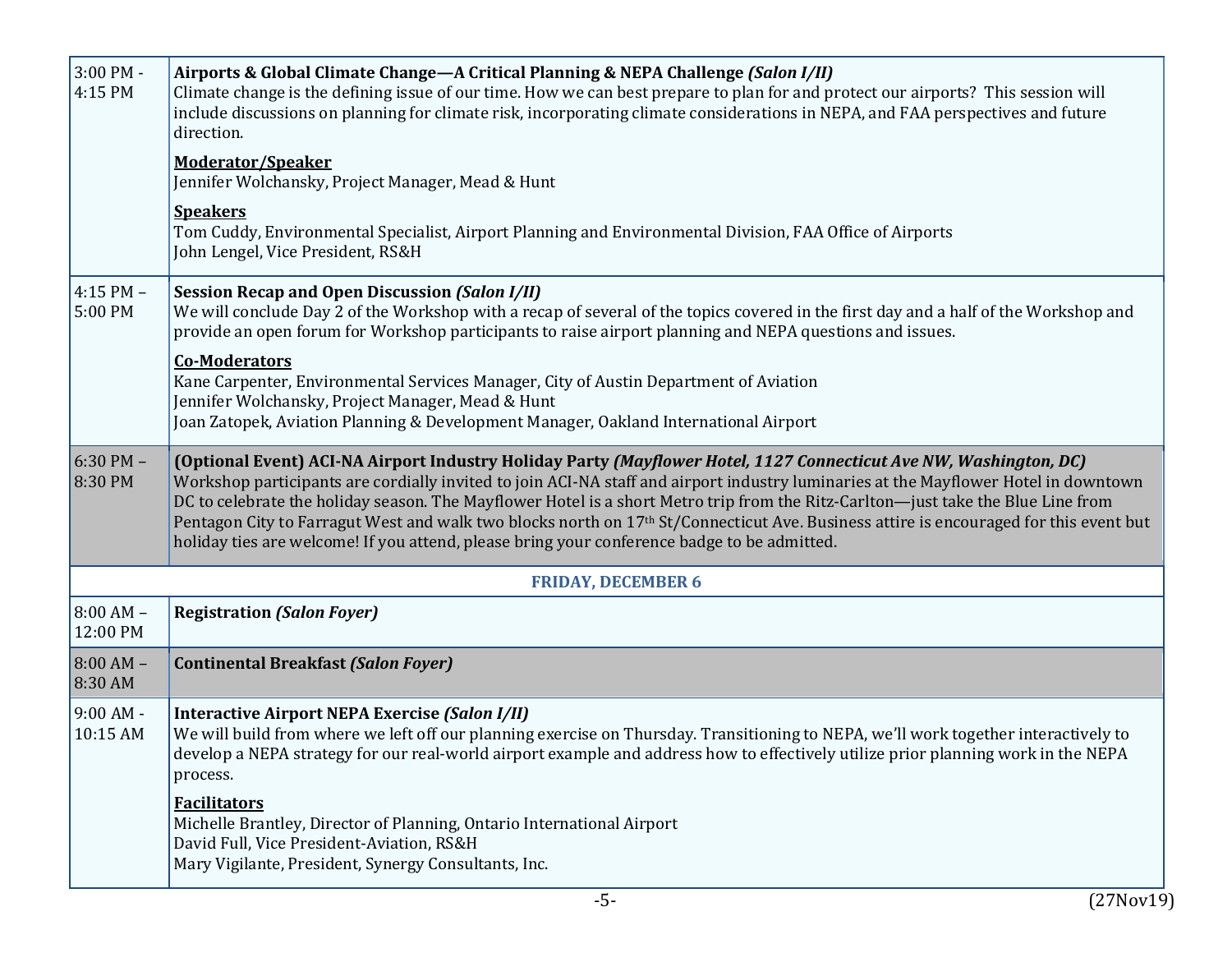| $10:15$ AM $-$<br>10:30 AM | <b>Morning Break (Salon Foyer)</b>                                                                                                                                                                                                                                                                                                                                                                                                                                                                                                                                                                                                                                                                                                                                                                                                                                                                                                                                             |                                                                                                                                                                                                                                                                                                                                                                                                                                                                                                       |  |
|----------------------------|--------------------------------------------------------------------------------------------------------------------------------------------------------------------------------------------------------------------------------------------------------------------------------------------------------------------------------------------------------------------------------------------------------------------------------------------------------------------------------------------------------------------------------------------------------------------------------------------------------------------------------------------------------------------------------------------------------------------------------------------------------------------------------------------------------------------------------------------------------------------------------------------------------------------------------------------------------------------------------|-------------------------------------------------------------------------------------------------------------------------------------------------------------------------------------------------------------------------------------------------------------------------------------------------------------------------------------------------------------------------------------------------------------------------------------------------------------------------------------------------------|--|
| $10:30$ AM $-$<br>12:00 PM | <b>Planning Breakout Session: Emerging Trends in</b><br>Airport Planning (Ambassador Room—1st Floor)<br>From growing use of ride sharing services to changing passenger and<br>airline expectations for airport terminals to the possible impacts of<br>urban air mobility (UAM) operations on airport facilities, there are a<br>wide range of mega-trends that have the potential to impact airport<br>facilities. In this session well discuss a variety of these and how they<br>might impact your airport planning efforts.<br><b>Moderator</b><br>Steve Ryan, Director, Ricondo & Associates<br><b>Speakers</b><br>Nick Bianchini, Senior Technical Advisor, TSA<br>Kent Duffy, National Resource Expert for Airport/Airspace Capacity,<br><b>FAA Office of Airports</b><br>Chris Oswald, Senior Vice President-Safety & Regulatory Affairs,<br><b>ACI-NA</b><br>Mary Smith, Senior Vice President & Senior Director of Parking<br><b>Consulting, Walker Consultants</b> | <b>NEPA Breakout Session: Emerging Trends-Airport NEPA</b><br>(Salon I/II)<br>Get the latest from experiences NEPA practitioners regarding<br>the trends and issues that will affect airport NEPA processes in<br>the coming several years.<br><b>Moderator</b><br>Kane Carpenter, City of Austin Department of Aviation<br><b>Speakers</b><br>Bill Willkie, Western Region Environmental Service<br>Group Leader, RS&H<br>Jean Wolfers-Lawrence, Environmental Specialist, FAA Office of<br>Airports |  |
| 12:00 PM -<br>1:15 PM      | <b>Lunch (Diplomat Room-First Floor)</b>                                                                                                                                                                                                                                                                                                                                                                                                                                                                                                                                                                                                                                                                                                                                                                                                                                                                                                                                       |                                                                                                                                                                                                                                                                                                                                                                                                                                                                                                       |  |
| 1:15 PM-<br>1:45 PM        | Information Sharing and Q&A: Emerging Trend Discussions (Salon I/II)<br>After lunch, we'll return to share information between the planning and NEPA practitioner breakout groups regarding emerging trends<br>and how those in the planning and NEPA realms align and differ with one another.<br><b>Facilitators</b><br>Chris Oswald, Vice President-Safety & Regulatory Affairs, ACI-NA<br>Melinda Pagliarello, Senior Director-Environmental Affairs, ACI-NA                                                                                                                                                                                                                                                                                                                                                                                                                                                                                                               |                                                                                                                                                                                                                                                                                                                                                                                                                                                                                                       |  |